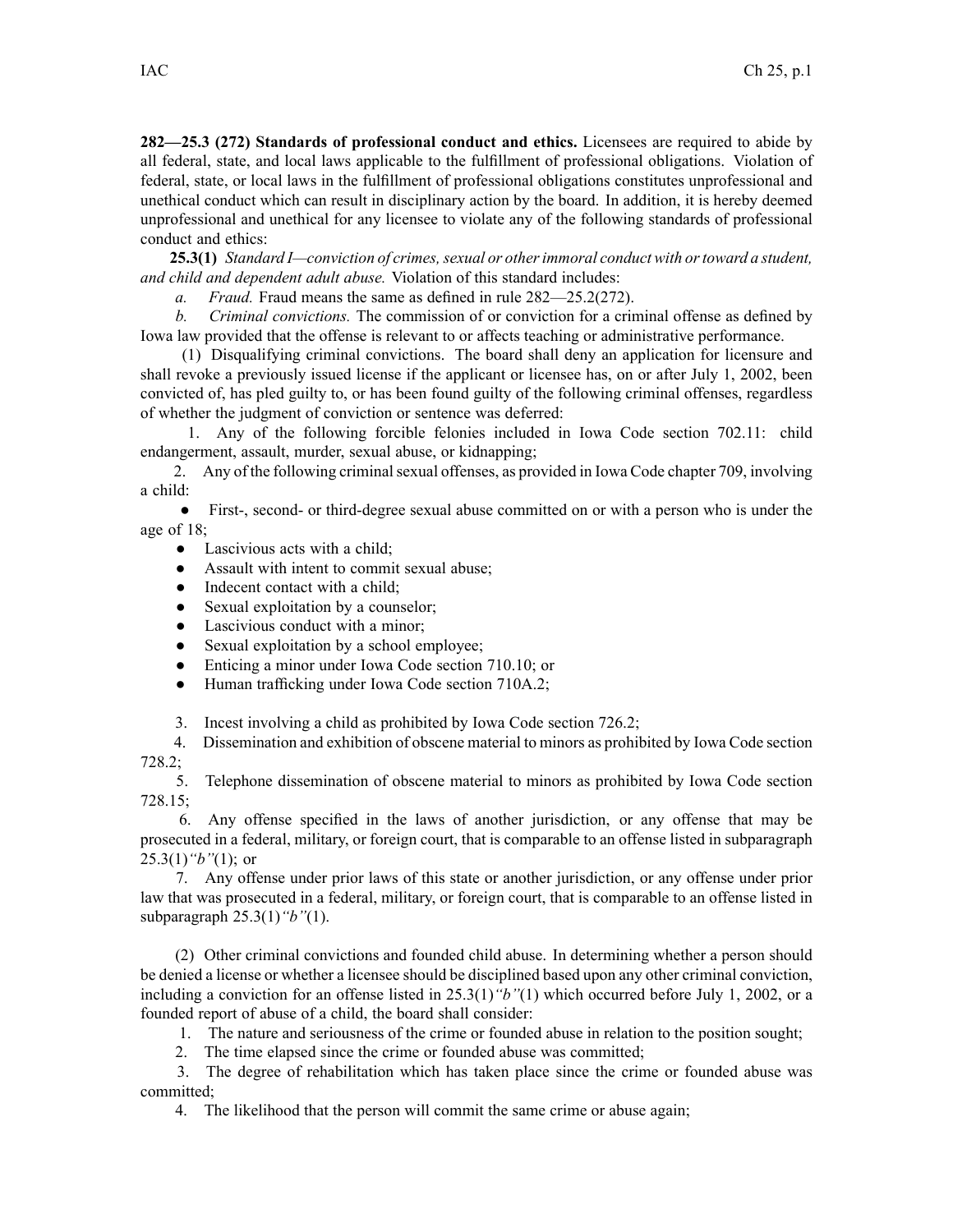5. The number of criminal convictions or founded abuses committed; and

6. Such additional factors as may in <sup>a</sup> particular case demonstrate mitigating circumstances or heightened risk to public safety.

*c. Sexual involvement orindecent contact with <sup>a</sup> student.* Sexual involvement includes, but is not limited to, the following acts, whether consensual or nonconsensual: fondling or touching the inner thigh, groin, buttocks, anus or breasts of <sup>a</sup> student; permitting or causing to fondle or touch the practitioner's inner thigh, groin, buttocks, anus, or breasts; or the commission of any sex act as defined in Iowa Code section 702.17.

*d. Sexual exploitation of <sup>a</sup> minor.* The commission of or any conviction for an offense prohibited by Iowa Code section 728.12, Iowa Code chapter 709 or 18 U.S.C. Section  $2252A(a)(5)(B)$ .

*e. Student abuse.* Licensees shall maintain professional relationships with all students, both inside and outside the classroom. The following acts or behavior constitutes unethical conduct without regard to the existence of <sup>a</sup> criminal charge or conviction:

(1) Committing any act of physical abuse of <sup>a</sup> student;

(2) Committing any act of dependent adult abuse on <sup>a</sup> dependent adult student;

(3) Committing or soliciting any sexual or otherwise indecent act with <sup>a</sup> student or any minor;

(4) Soliciting, encouraging, or consummating <sup>a</sup> romantic or otherwise inappropriate relationship with <sup>a</sup> student;

(5) Furnishing alcohol or illegal or unauthorized drugs or drug paraphernalia to any student or knowingly allowing <sup>a</sup> student to consume alcohol or illegal or unauthorized drugs in the presence of the licensee;

(6) Failing to repor<sup>t</sup> any suspected act of child or dependent adult abuse as required by state law; or

(7) Committing or soliciting any sexual conduct as defined in Iowa Code section 709.15(3)*"b"* or soliciting, encouraging, or consummating <sup>a</sup> romantic relationship with any person who was <sup>a</sup> student within 90 days prior to any conduct alleged in the complaint, if that person was taught by the practitioner or was supervised by the practitioner in any school activity when that person was <sup>a</sup> student.

**25.3(2)** *Standard II—alcohol or drug abuse.* Violation of this standard includes:

*a.* Being on school premises or at <sup>a</sup> school-sponsored activity involving students while under the influence of, possessing, using, or consuming illegal or unauthorized drugs or abusing legal drugs.

*b.* Being on school premises or at <sup>a</sup> school-sponsored activity involving students while under the influence of, possessing, using, or consuming alcohol.

**25.3(3)** *Standard III—misrepresentation, falsification of information.* Violation of this standard includes:

*a.* Falsifying or deliberately misrepresenting or omitting material information regarding professional qualifications, criminal history, college credit, staff development credit, degrees, academic award, or employment history when applying for employment or licensure.

*b.* Falsifying or deliberately misrepresenting or omitting material information regarding compliance reports submitted to federal, state, and other governmental agencies.

*c.* Falsifying or deliberately misrepresenting or omitting material information submitted in the course of an official inquiry or investigation.

*d.* Falsifying any records or information submitted to the board in compliance with the license renewal requirements imposed under 282—Chapter 20.

*e.* Falsifying or deliberately misrepresenting or omitting material information regarding the evaluation of students or personnel, including improper administration of any standardized tests, including, but not limited to, changing test answers, providing test answers, copying or teaching identified test items, or using inappropriate accommodations or modifications for such tests.

**25.3(4)** *Standard IV—misuse of public funds and property.* Violation of this standard includes: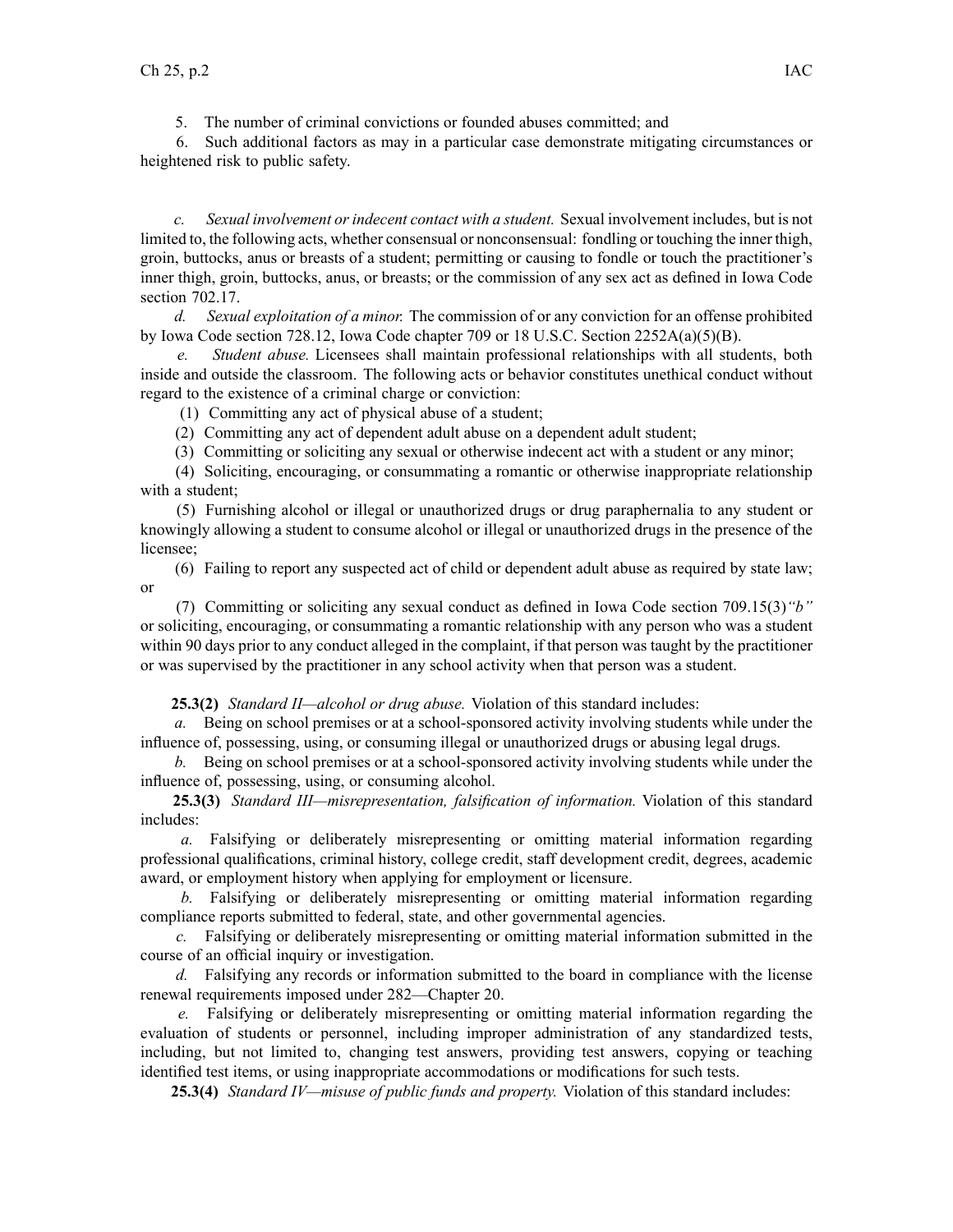*a.* Failing to account properly for funds collected that were entrusted to the practitioner in an educational context.

*b.* Converting public property or funds to the personal use of the practitioner.

*c.* Submitting fraudulent requests for reimbursement of expenses or for pay.

*d.* Combining public or school-related funds with personal funds.

*e.* Failing to use time or funds granted for the purpose for which they were intended.

**25.3(5)** *Standard V—violations of contractual obligations.*

*a.* Violation of this standard includes:

(1) Signing <sup>a</sup> written professional employment contract while under contract with another school, school district, or area education agency.

(2) Asking <sup>a</sup> practitioner to sign <sup>a</sup> written professional employment contract before the practitioner has been unconditionally released from <sup>a</sup> current contract. An administrator shall make <sup>a</sup> good faith effort to determine whether the practitioner has been released from the current contract.

(3) Abandoning <sup>a</sup> written professional employment contract without prior unconditional release by the employer.

(4) As an employer, executing <sup>a</sup> written professional employment contract with <sup>a</sup> practitioner, which requires the performance of duties that the practitioner is not legally qualified to perform.

(5) As <sup>a</sup> practitioner, executing <sup>a</sup> written professional employment contract, which requires the performance of duties that the practitioner is not legally qualified to perform.

*b.* In addressing complaints based upon contractual obligations, the board shall consider factors beyond the practitioner's control. For purposes of enforcement of this standard, <sup>a</sup> practitioner will not be found to have abandoned an existing contract if:

(1) The practitioner obtained <sup>a</sup> release from the employing board before discontinuing services under the contract; or

(2) The practitioner provided notice to the employing board no later than the latest of the following dates:

1. The practitioner's last work day of the school year;

- 2. The date set for return of the contract as specified in statute; or
- 3. June 30.

**25.3(6)** *Standard VI—unethical practice toward other members of the profession, parents, students, and the community.* Violation of this standard includes:

*a.* Denying the student, without just cause, access to varying points of view.

*b.* Deliberately suppressing or distorting subject matter for which the educator bears responsibility.

*c.* Failing to make reasonable effort to protect the health and safety of the student or creating conditions harmful to student learning.

*d.* Conducting professional business in such <sup>a</sup> way that the practitioner repeatedly exposes students or other practitioners to unnecessary embarrassment or disparagement.

*e.* Engaging in any act of illegal discrimination, or otherwise denying <sup>a</sup> student or practitioner participation in the benefits of any program on the grounds of race, creed, color, religion, age, sex, sexual orientation, gender identity, disability, marital status, or national origin.

*f.* Soliciting students or parents of students to purchase equipment, supplies, or services from the practitioner for the practitioner's personal advantage.

*g.* Accepting gifts from vendors or potential vendors where there may be the appearance of or an actual conflict of interest.

*h.* Intentionally disclosing confidential information including, but not limited to, unauthorized sharing of information concerning student academic or disciplinary records, health and medical information, assessment or testing results, or family income. Licensees shall comply with state and